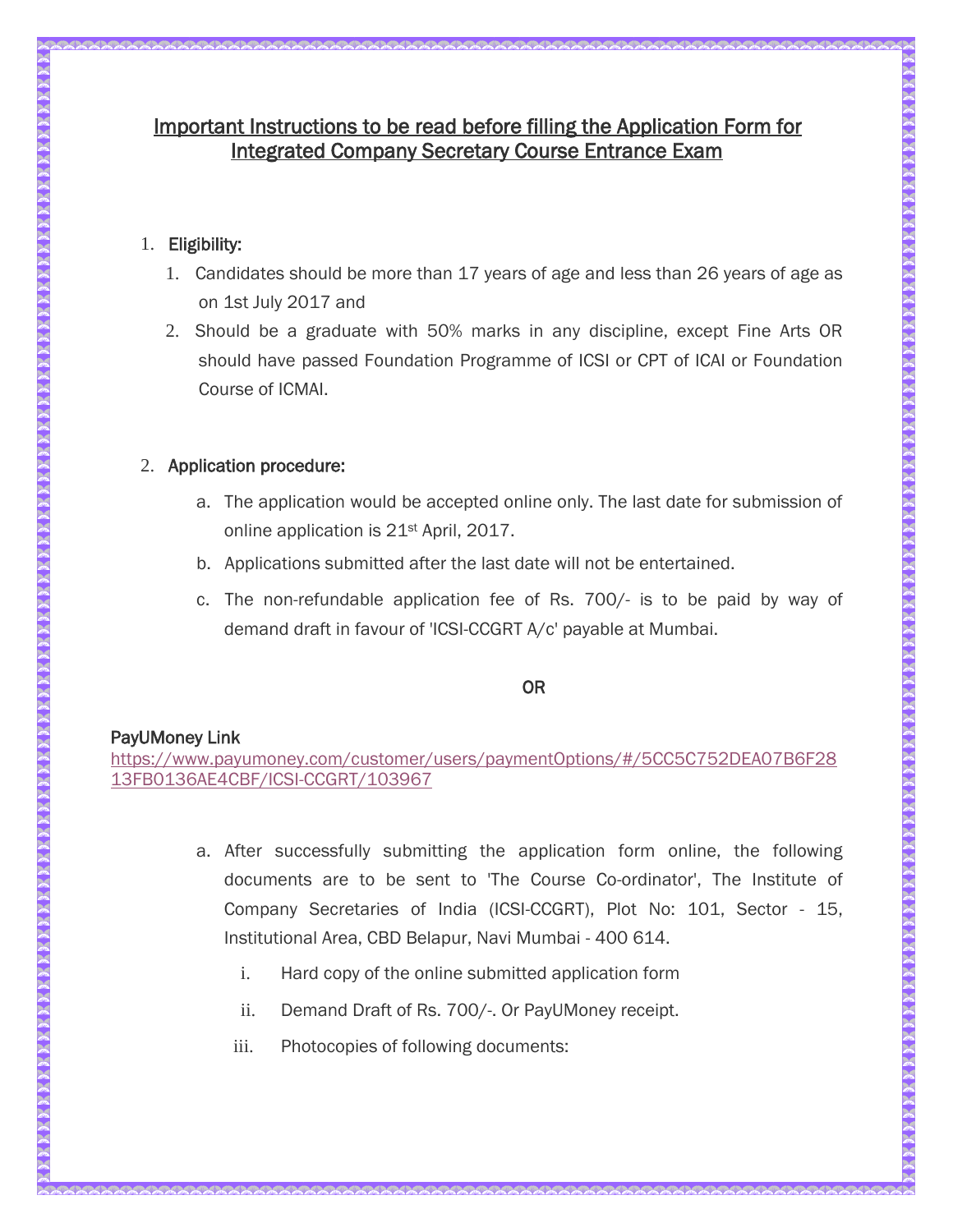a. School Leaving Certificate/Class X Pass Certificate for age proof.

b. Degree certificate (if degree certificate has not been awarded, provisional Certificate or any other documentary evidence along with the mark sheets in support of having passed the degree examination issued by the recognized College/ University may be sent).

#### OR

Foundation pass certificate of ICSI or ICMAI or Common Proficiency Test (CPT) pass certificate of ICAI, wherever applicable.

#### OR

Copies of mark sheets and degree/provisional certificate of highest degree qualification upto the semester/year for which result has been declared.

c. In case of exemption being claimed from Online Entrance Exam, a copy of mark sheet/official document from recognized University/college indicating the formula to convert grades to percentage must also be sent.

All documents should be attested by a Gazetted Officer or Self Attested.

- b. Before applying Online, the candidates must keep ready the following :
	- a. Scanned passport (pp) size photograph in JPEG format (30 kb)
	- b. Scanned Signature in JPEG format (30 kb)
	- c. Demand Draft or PayUMoney Receipt.
- c. The online application form will not accept any special characters like:  $% > < /$ #, etc.
- d. It is mandatory to fill all fields. Incomplete applications will not be considered.
- e. Students whose result of last semester/final year is not declared can also apply mentioning their marks upto the semester/year for which the result has been declared. The final result will have to be sent to ICSI-CCGRT as and when received, but before September 2017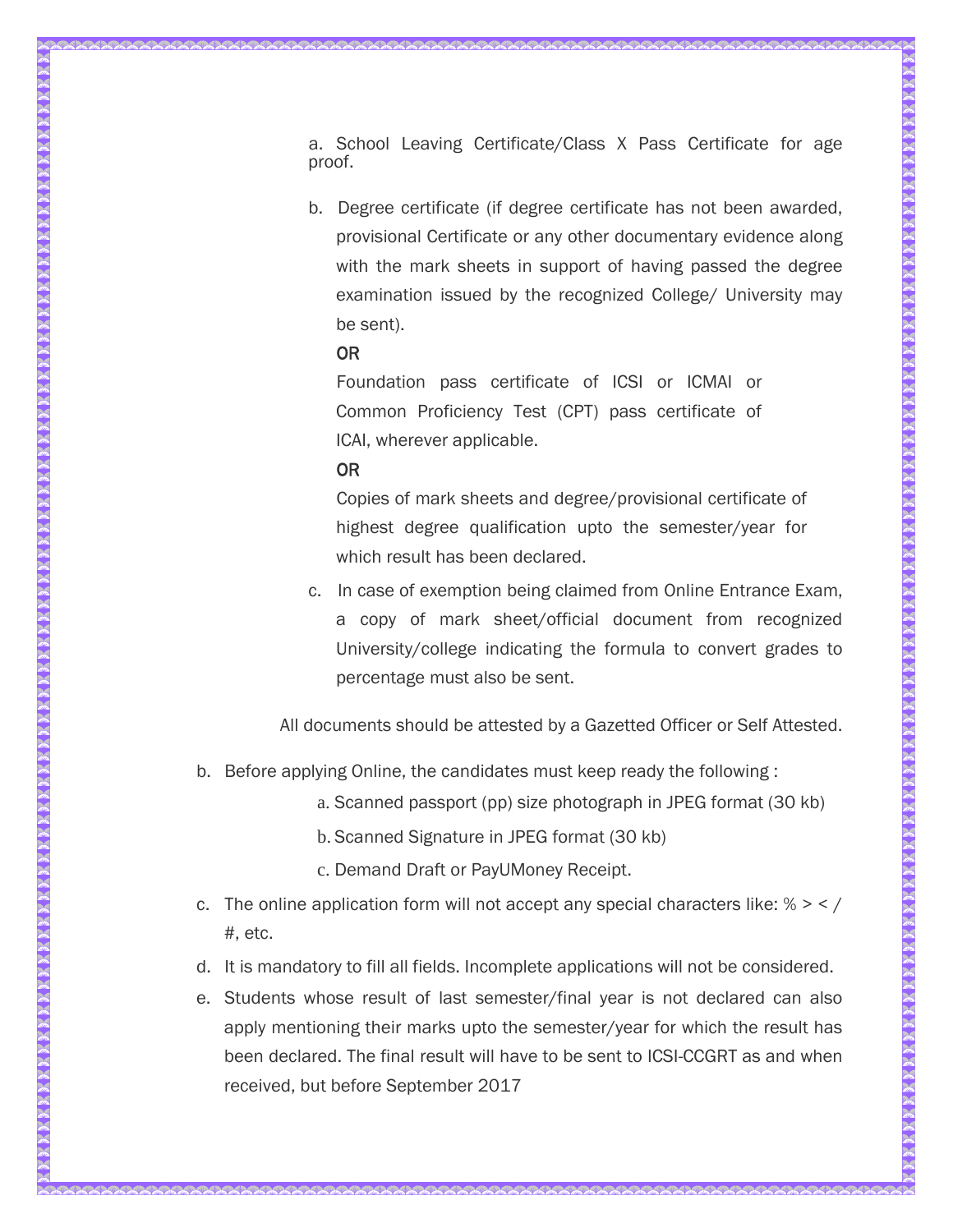# 3. Online Entrance Examination:

- a. Candidates will be shortlisted through Online Entrance Examination. The shortlisted candidates have to appear for an Interview and Group Discussion for final selection.
- b. Test will be conducted in English only
- c. Computer based test would be conducted at centers across the country as per communicated date.
- d. Applicants have to provide their choice of test centre while filling online application form.
- e. Students whose applications are found to be complete and eligible in all respects will be shortlisted for entrance test.
- f. E Hall tickets with online test date, time and venue will be sent to the candidates at the email id (provided during registration) one week before the online entrance exam date
- g. No TA/DA will be paid to the students for appearing entrance exam.
- h. The test will comprise of questions mainly of:
	- a. Reasoning
	- b. English
	- c. Numerical Aptitude
- f. The questions will be Multiple Choice Questions (MCQ's) only, with 4 choices for answer out of which only 1 will be the correct answer.
- g. There will be no negative marking for wrong answers
- h. Total time for the test will be 120 minutes.

#### 4. Interview:

. The candidates shortlisted through the online test will be called for interview and Group Discussions at Navi Mumbai.